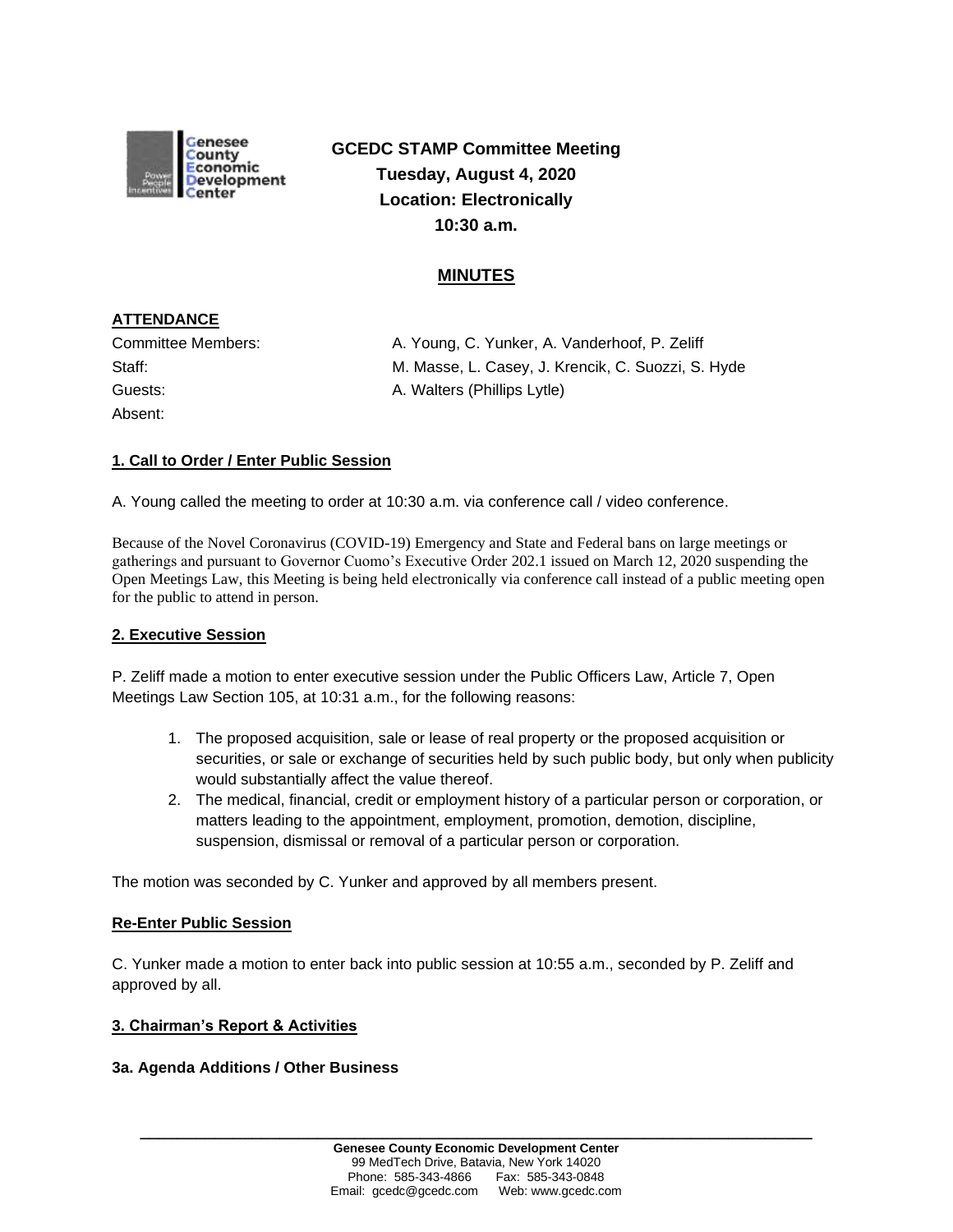**C. Yunker made a motion to add Agenda item 4c: Dedication of 4,000 Linear Feet of Water Transmission Main; the motion was seconded by A. Vanderhoof. Roll call resulted as follows:**

P. Zeliff - Yes A. Young - Yes C. Yunker - Yes A. Vanderhoof- Yes

**3b. Minutes: June 30, 2020**

**C. Yunker made a motion to approve the minutes from June 30, 2020; the motion was seconded by A. Vanderhoof. Roll call resulted as follows:**

P. Zeliff - Yes A. Young - Yes C. Yunker - Yes A. Vanderhoof- Yes

**The item was approved as presented.**

#### **4. Discussions / Official Recommendations to the Board:**

**4a. Lead Agency SEQR Update** – At the last STAMP Committee meeting A. Walters provided an overview of the SEQR update. For consideration today is a resolution for the SEQR update that covers project changes to STAMP since the last SEQR update, which was completed in 2016. As the STAMP project evolves and changes occur, the GCEDC is required to evaluate whether or not there are adverse environmental impacts that have not been previously evaluated in the STAMP environmental record, which includes generic environmental impact statements, the 2012 findings statement, the 2016 update and finding statement and smart growth impact statement. This most recent SEQR update includes a review of the force main to Medina, the onsite wastewater treatment plant, the water line extension to Niagara County and the development of the substation parcel. After careful review, A. Walters stated that all potential adverse environmental impacts have been evaluated in previous reviews. The GCEDC is in a position, based on the environmental record, to adopt a resolution with detailed findings. The resolution was included with Committee and Board materials.

Resolution No. 08/2020 – 02

RESOLUTION OF THE GENESEE COUNTY INDUSTRIAL DEVELOPEMNT AGENCY D/B/A GENESEE COUNTY ECONOMIC DEVELOPMENT CENTER PURSUANT TO THE STATE ENVIRONMENTAL QUALITY REVIEW ACT CONCERNING THE PROPOSED IMPROVEMENTS TO WESTERN NEW YORK SCIENCE & TECHNOLOGY ADVANCED MANUFACTURING PARK

**P. Zeliff made a motion to recommend to the full Board the approval of Resolution #08/2020-02 as presented; the motion was seconded by C. Yunker. Roll call resulted as follows:**

P. Zeliff - Yes A. Young - Yes

**\_\_\_\_\_\_\_\_\_\_\_\_\_\_\_\_\_\_\_\_\_\_\_\_\_\_\_\_\_\_\_\_\_\_\_\_\_\_\_\_\_\_\_\_\_\_\_\_\_\_\_\_\_\_\_\_\_\_\_\_\_\_\_\_\_\_\_\_\_\_\_\_**